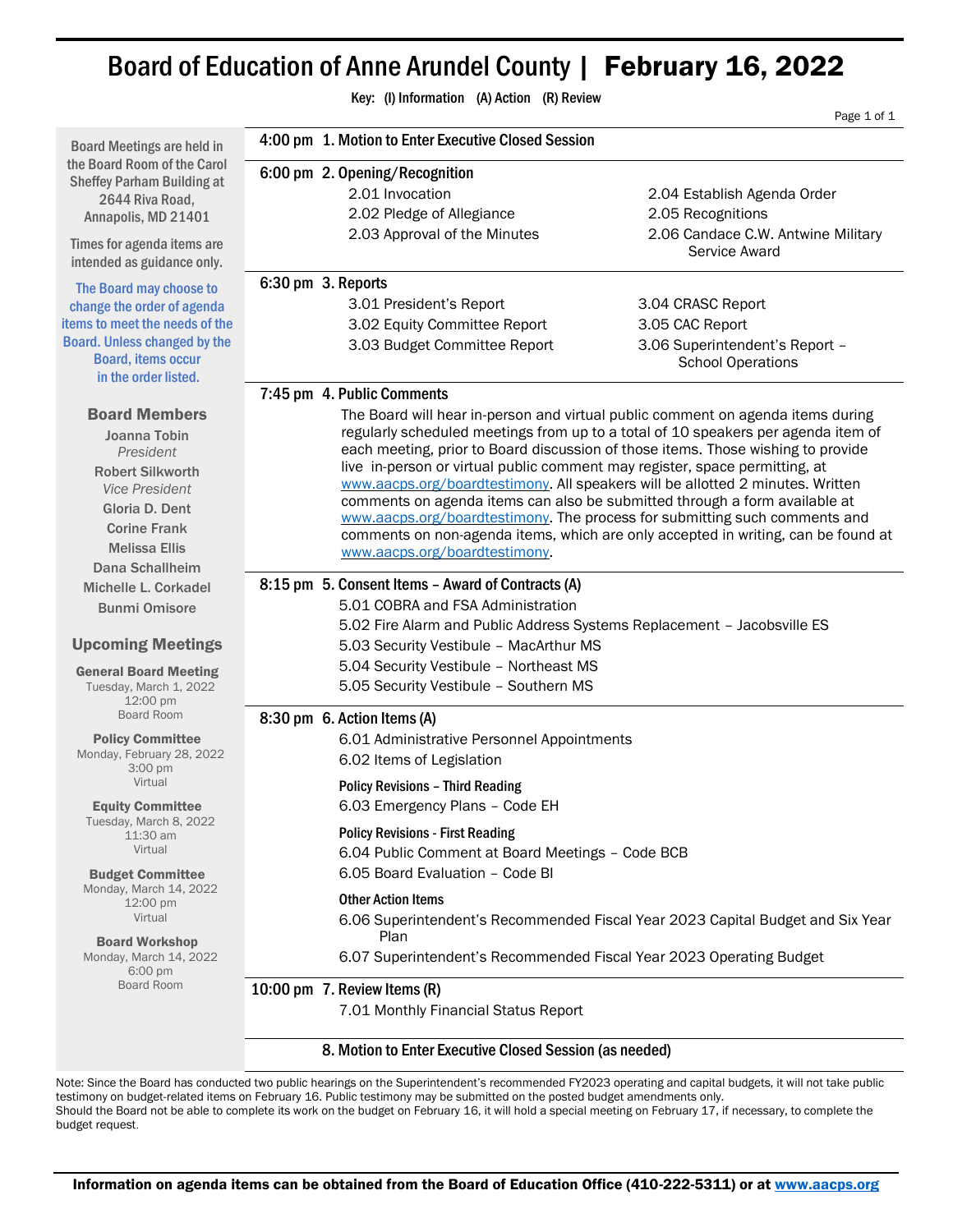The following testimony was submitted for the February 16, 2022, meeting of the Board of Education. The "…" designation indicates the cutoff of testimony due to it exceeding the word the limit. The full version of such testimony has been provided to the Board

# **ITEM 3.06 Superintendent's Report – School Operations**

1. It is time for the Superintendent to remove ALL mask mandates. Only certain, properly fitted masks are even remotely effective at stopping viruses, and even these masks only protect the person wearing it. The cloth masks that the majority of students and the rest of the public are wearing are little more than "facial decorations" according to CNN doctor Leanna Wen, who has also recently gone on the record to say that they shouldn't be mandated and that it should "shift to an individual responsibility BY THE FAMILY" whether or not to mask their child. Give the control back to the parents to decide if their child needs to wear a mask! Parents know their children best!

Nicole Kinstler Severna Park

2. Please force the MSDE to implement clear and consistent off ramps for unmasking in our schools. Almost all states on the East coast has issued a reversal of masks mandates in schools. Using both MDH and CDC guidance as part of three off ramps is inconsistent and complete data manipulation by the MSDE. Force for directions and clear guidance and data on how to accomplish the off ramps for our schools. They published these off ramps two months ago with no direction to our superintendents on how to implement any of the off ramps. You must push, as our Board of Education, to have control over masks just like you had to with reopening last year. Students' mental health and social skills are being compromised every single day. Please put forth a motion that forces the MSDE to use data that is clear and consistent across one agency and to give clear guidance to superintendents immediately.

Elizabeth Fine Gambrills

3. End all mandates. Unmask our children.

Crystal Clarke Annapolis

4. I am writing to you today on behalf of the stakeholders in Anne Arundel County. Not long ago, the MSDE had a meeting and at that meeting, they developed science-based, data-driven off-ramps for Maryland School Districts to know when a good time would be to drop the mask mandate for their schools. So far, these conditions have only been recently met by Howard County. Now, a very vocal minority is once again speaking out in response to what other local governments are doing and are fueled by the stories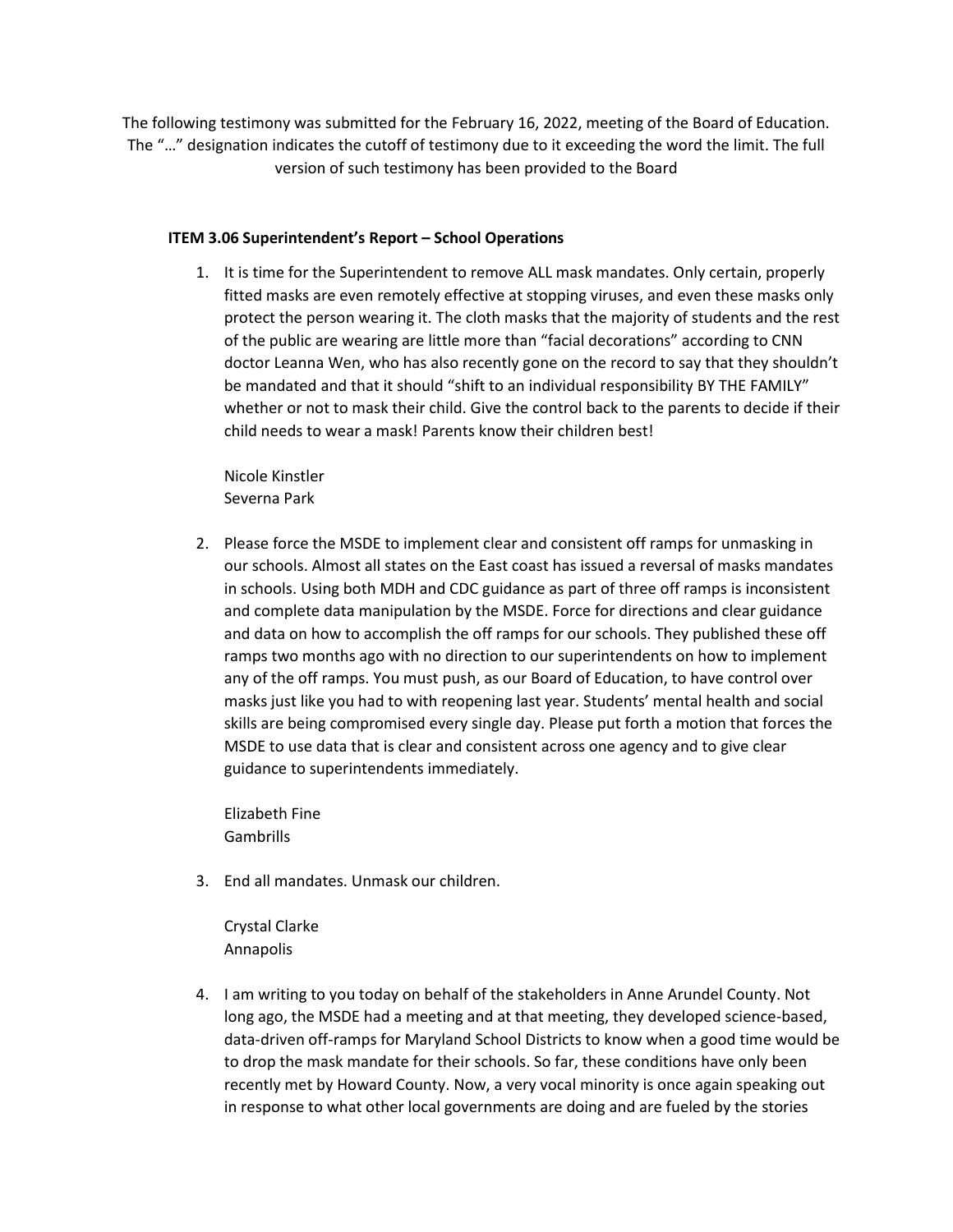coming out of Canada about the protests regarding mandates of any kind.

We are not out of this pandemic yet. Omicron is waning but until the vast majority of the planet is vaccinated, we will continue to see variants and we will continue to have waves. Taking the masks off prematurely will prevent them from being put back on when and if the time comes.

So, what am I here to ask you? I'm here to ask you to stand your ground against what Governor Hogan is asking you to do. I'm asking you to hold your ground against what other local leaders will ask you to do. I am asking you to stick to the data-driven offramps that MSDE provided in December. Please put politics aside and position yourself as science-minded. Look out for the good of our teachers, students, and families in AACO, and keep the masks on until the off-ramps are met.

Jennifer Greeff Millersville

5. in the classroom. My son in first grade is struggling with reading like the rest of his class. He has puked twice in a mask that are being forced to use when PE is indoors. My daughter has stopped communicating with friends , she stated no one can hear her so why bother. Cloth mask most children are wearing are useless per the CDC. You have seen all the test scores. The developmental and psychological damage mask have done will take years to remediate.

Elizabeth Boone Crofton

6. If/when MSDE votes to put mask decisions back to county BOE's, please remember student/parent/staff choice. The decision can no longer be just about covid science but all science including mental health, developmental etc.

Jennifer P. Davidsonville

7. MSDE is cherry picking data to support their narrative. They are using the CDC website to track our transmission rate and the MDOH website to track vaccination requirements. This is 100% deliberate because we happen to meet the vaccination requirement per the CDC, but not MDOH, and in contrast we meet the transmission level of Moderate on the MDOH site but not per the CDC. MSDE is using data manipulation to achieve the desired results of unattainable metrics. They should be using one source and one source only. The fact that they're using two is dishonest and manipulative. How is it that these appointed, non-elected bureaucrats have more control over our children then our elected officials do? Our students can literally go anywhere in this state maskless, except to school. AADOH recently published a graphic showing that the masks that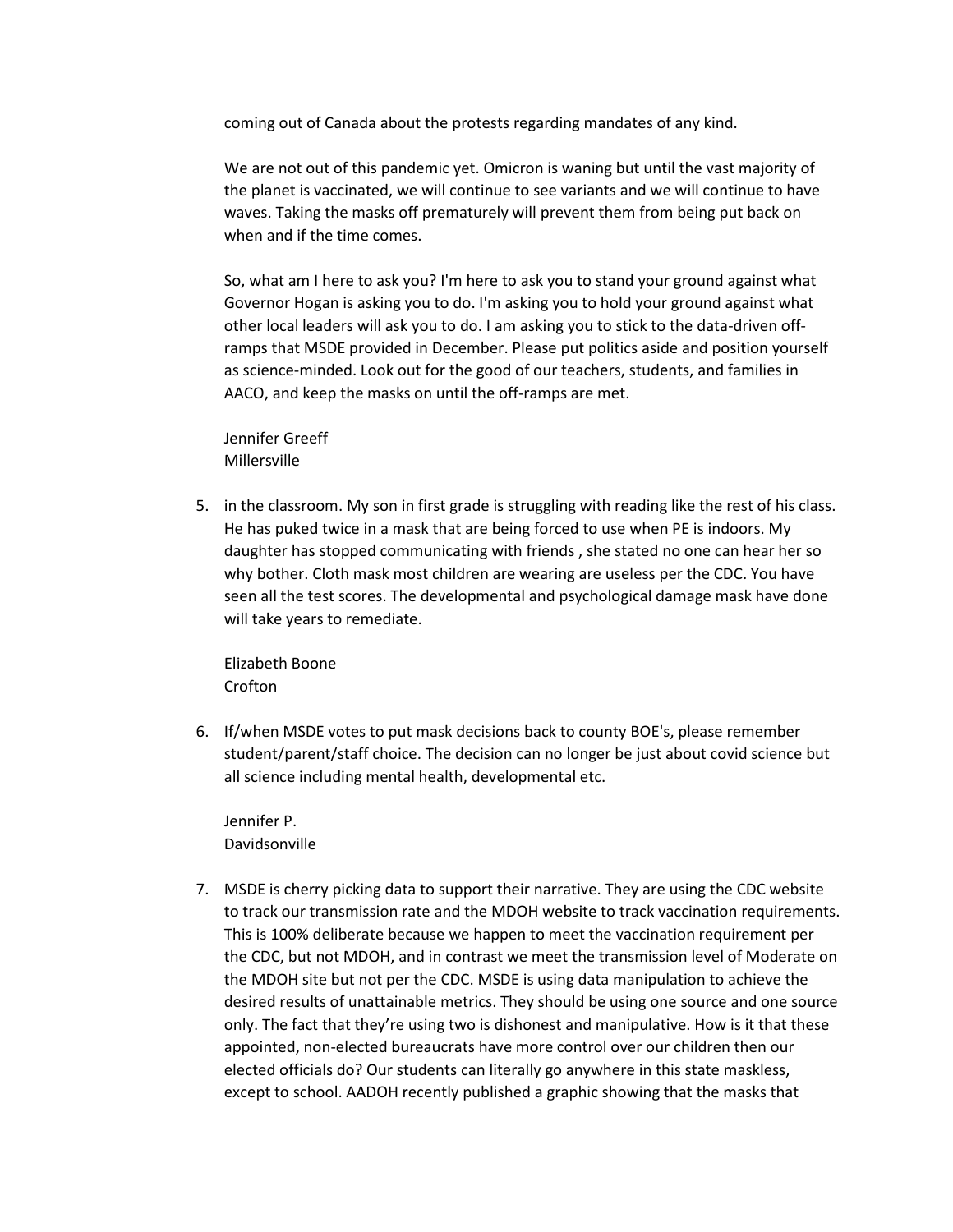everyone has been wearing for the past two years do absolutely nothing to stop the spread of Covid. This is nothing short of gross political theater. This is not March 2020. It is time to do what a growing list of countries and surrounding states have done and announce that we're going back to something more like normal. COVID precautions have fallen unfairly on those with the lowest risk. What we are doing to kids is unnecessary and tragic. We're making kids, who have a COVID survivability rate of 99.98% mask up like bandits. Unfortunately, the thing that's getting stolen is their education, their mental health and their social skills.

Kim A Pratta Edgewater

8. Please reconsider and put forth a motion to delay start time implementation until 2023- 24 school year. Transportation is still a mess, bus drivers are still lacking, and special education transport is not even considered in the report. Staff are drowning in recovery from the pandemic, and this start time implementation will only force more teachers to step away from the profession. Brightspace has not even launched for families since the initial launch in September; if you can't launch a learning platform in a timely manner across a school district, how do you plan to launch transporting over 80,000 students to school in less time with condensed stops? Focus on the now! You have a superintendent to hire! Kids are struggling and so are families. We need no more changes!

Elizabeth Fine Gambrills

9. Hello, I am writing in reference to a concern over the Anne Arundel County school hours changing in the fall of 2022. If you review the Anne Arundel County boards decision regarding the hours, you will quickly see that school bus drivers hours will be cut along with their weekly pay as currently we drive 4 schools in the a.m. and 4 schools in the p.m. In the current proposed model, to be able to make it to the schools in a timely fashion we now will only be driving for three schools in the morning and three schools in the p.m. My boss has all but confirmed that our hours will be cut from 40 to 30 hours. Currently I work a 40-hour work week, in the new model it will be 30 hours. Affecting my family income of \$200 less per week. I am not sure if anyone has reviewed the effects that this is going to have on the school bus drivers, however several drivers who have uncovered how the change will affect their livelihood are considering leaving the profession. In the new model additional school bus drivers are needed to complete the plan, hence now even more bus drivers will be needed because of those who are deciding to leave the profession. Back in the fall when school bus drivers were needed, the county offered the school bus drivers and AIDS a \$5 an hour raise and at this time I feel that only honoring the \$5 an hour raise, with the hours being cut, will be the only way that you may be able to survive retaining current school bus drivers…. Nancy Bryant Brooklyn Park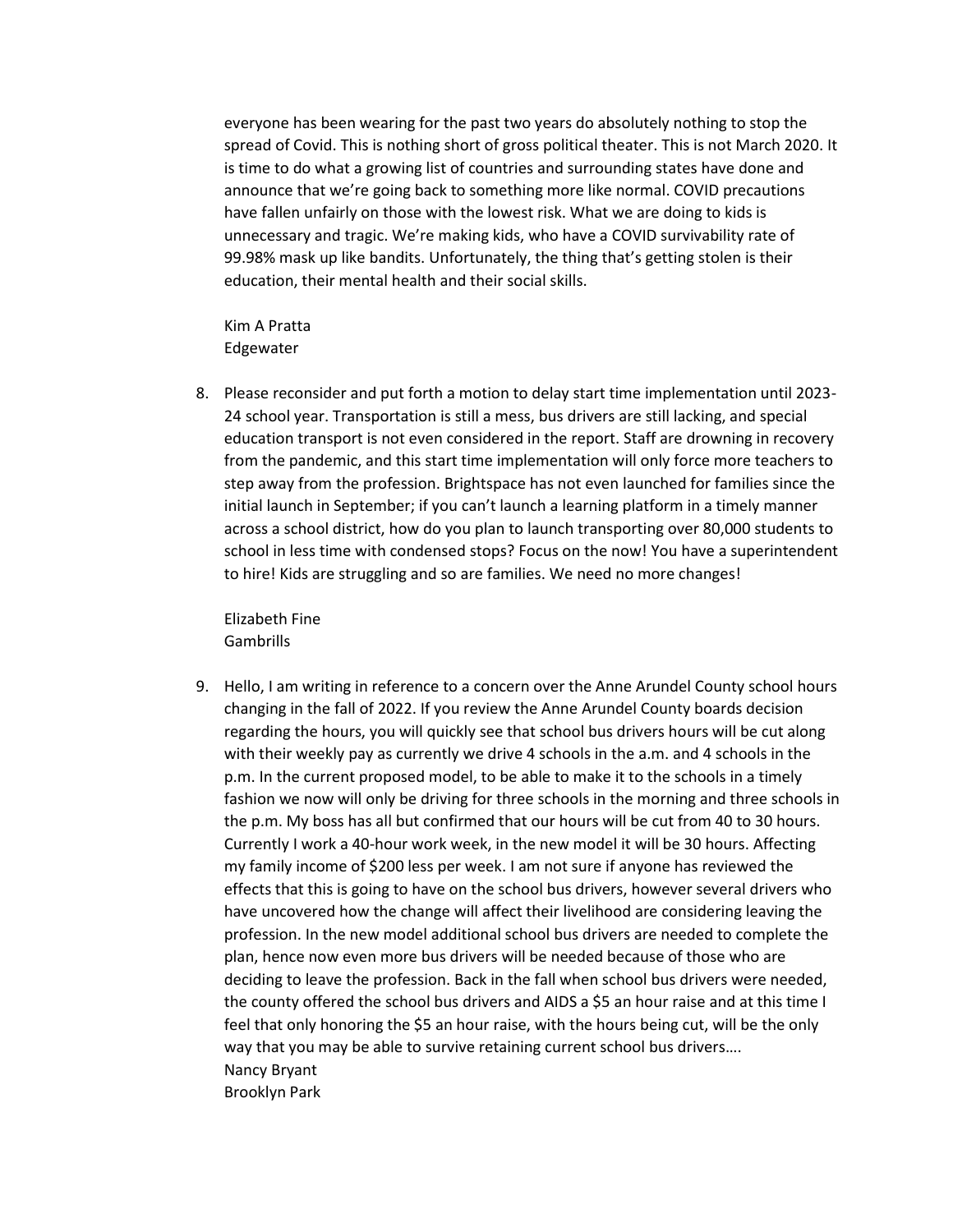10. Anne Arundel county has met the 80% vaccine off ramp. You need to lift the mask mandate and allow kids to return to a normal learning environment. Mask have cause developmental and psychological effects and it going to take years to remediate the damages.

Elizabeth Boone Crofton

11. What sense does it make to require children to continue to mask up in school settings when other mask mandates have been lifted? At-risk adults have the option to vaccinate, wear a mask or work remotely. Since the beginning of the pandemic, children have been at the lowest risk of serious illness or death from COVID, yet they are disproportionately impacted from the theatre that is "wearing" a mask. Most students do not wear them properly & most students do not wear masks that provide a measurable barrier to the spread of COVID. Yet two years later, students are still paying the highest price.

I just began volunteering to read with second graders identified by their teachers as needing some extra attention. When I first met my student, all I wanted to do was smile at her & show her how happy I was to spend reading time together. Regretfully, I could not. However, what was even more depressing was the realization that this student had likely not seen an in-person smile since the first part of her kindergarten year. How do you think that will impact her long-term academic abilities???

Enough already. Elected BOE members must vote to end the AACPS mask mandate now and honor your mission to ELEVATE ALL STUDENTS...ELIMINATE ALL GAPS.

Shannon Ballard Davidsonville

12. AACO has reached the 80% vaccination rate. Please vote to make masks optional for school children.

Stephanie Spadaro Edgewater

13. AACO HAS MET THE 80% VAX RATE. One of the 'off-ramps' determined by MSDE.

My 4th grader had to stop wearing her glasses due to masks fogging them up. Anti-fog spray / different masks don't work. We've tried everything. She has since stopped wearing glasses and has constant headaches and blurred vision.

We saw with Omicron that no matter how vaxxed, boosted and masked you are, if you are meant to catch the virus you will. Enough is enough. Adults can gather in large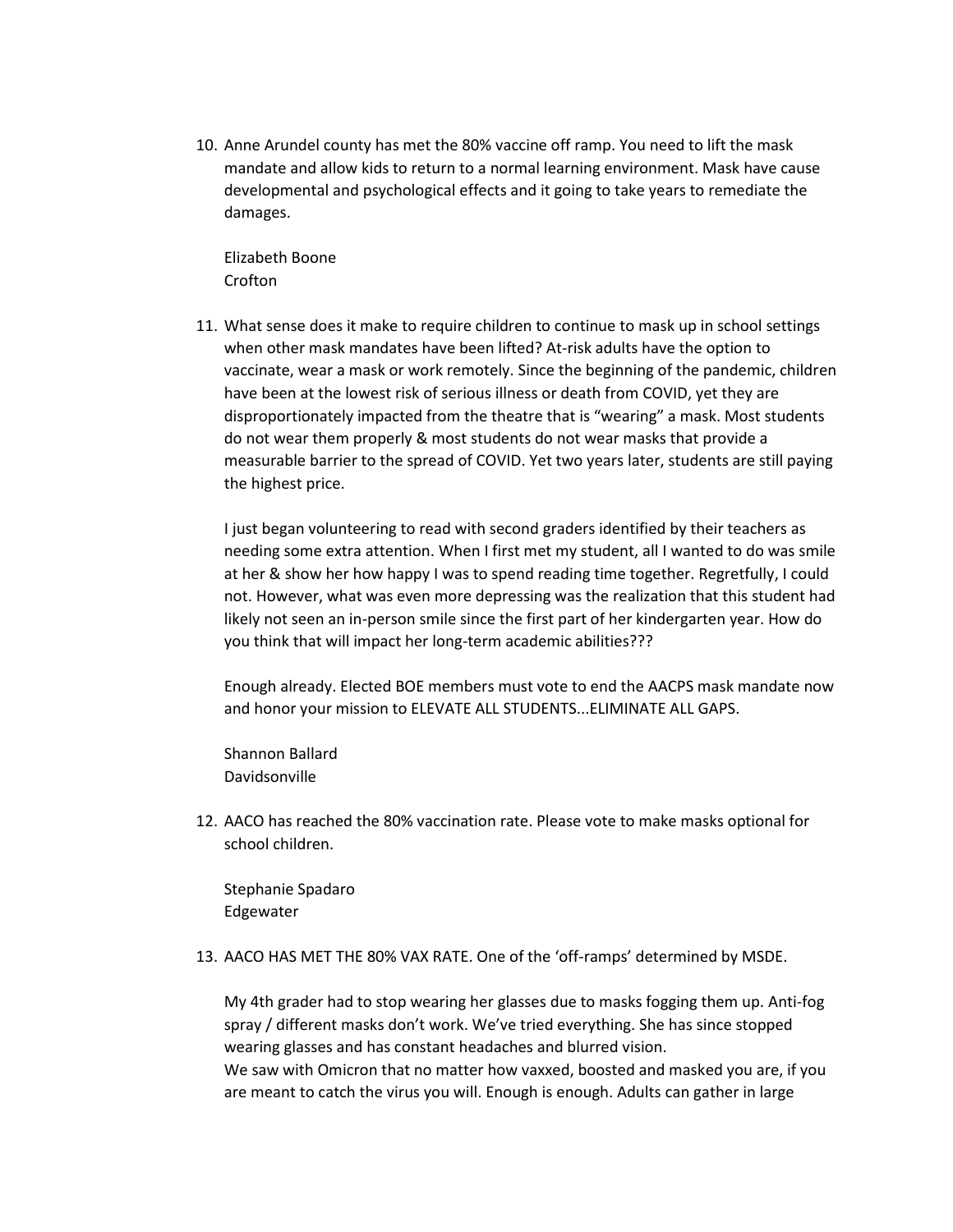crowds with strangers, and no one bats an eye, but our kids who are with the same classmates in the same pods during the school year have to be masked up. None of this makes sense. Science and logic at this point are not adding up. End the mask mandates and let our kids return back to school without masks.

Ana Freitas Gambrills

### 14. Dear Board Members,

In light of the latest data showing that Anne Arundel County has now reached 80% vaccination rate, I urge you to rescind the mask mandate for our children. You have always vowed to follow the science through this pandemic, and it is overwhelmingly clear that masks are doing way more harm than good to our kids. I have witnessed firsthand the detriment that a mask has been to my child's reading and learning. Too much time is spent by teachers policing proper mask wearing and causing anxiety about germs than focusing on academics. Please give our children their normal school experience back. It is time. As our Governor has said, we need to learn to live with this virus, not in fear of it. Thank you very much.

Megan McCuen Edgewater

15. The past 2 years has been a game of who can make the most money. Why aren't more doctors willing to practice compassionate medicine? Why aren't more state and local school board members willing to practice compassionate education? Because of fear and money. And who is punished the most? Children. The least vulnerable amongst us are forced to endure the highest cost.

We have endured "2 weeks to flatten the curve," lock downs, mask mandates, vaccination coercion, failure to reopen, more mask mandates, vax or test requirements for athletes, the list goes on and on. All the while, the goal post continued to move and a return to "normal" stretched further and further away. If you sit back and think about your time on this board over the last 2 years, are you proud of your accomplishments?

It is crucial that all mandates end immediately. The freedom of choice needs to be reinstated into this community and this country once again. As Dr. Robert Malone says, "where there is risk, there must be choice." When you go to the doctor and have a medical procedure, you see a surgeon, they explain the risks, and then you make a choice. The same applies to masking and vaccinations.

Do the right thing. Stand up against evil. End all mandates immediately. There are no more excuses now that we have met one of the "off-ramps" set up by MSDE.

"The true character of society is revealed in how it treats its children." -Nelson Mandela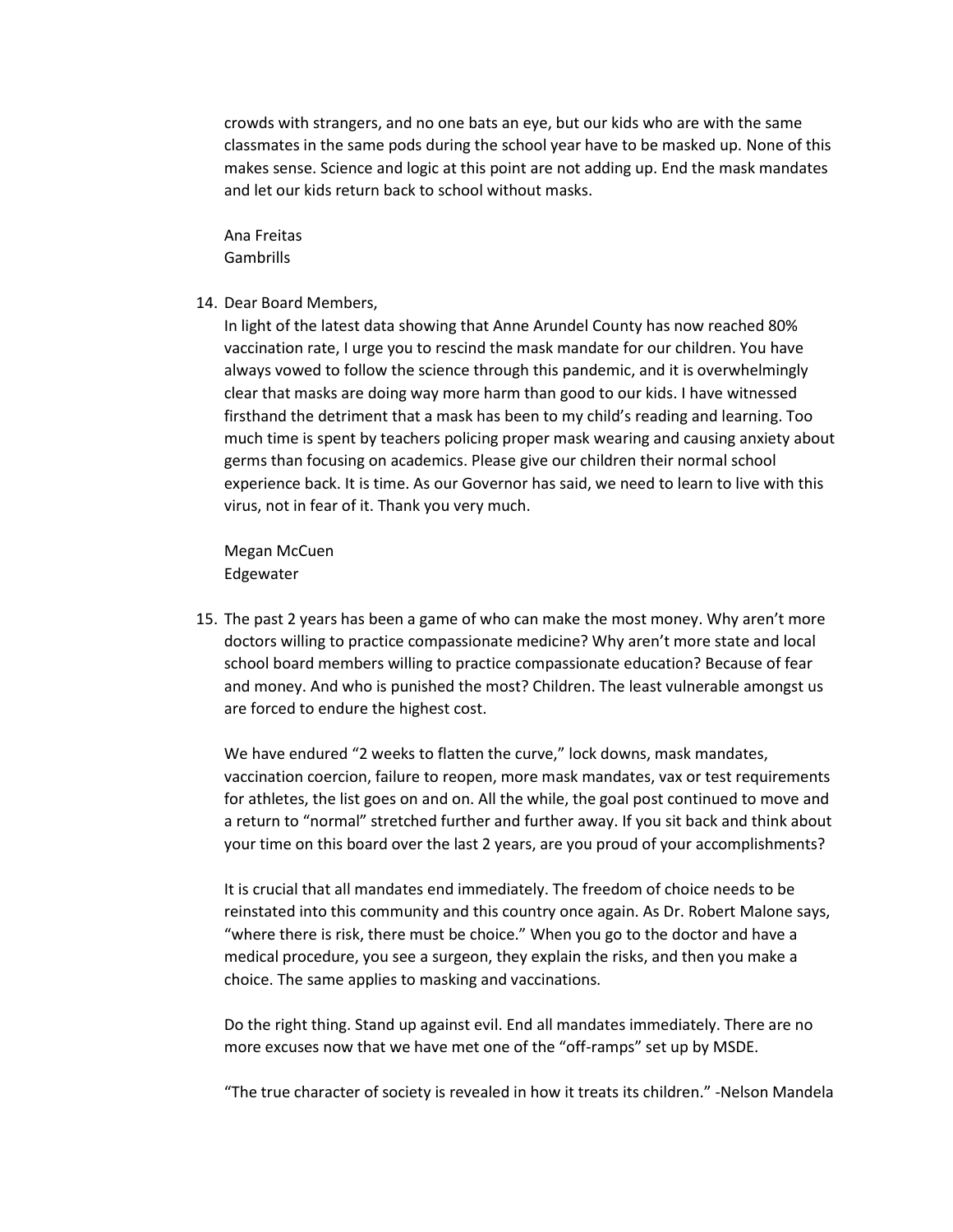Amy Willey Pasadena

16. As reported by the Maryland Department of Health on Monday, 2/14, the Anne Arundel County vaccination rate has reached 80%. It is time to remove the school mask mandate. Imagine what a HUGE mental health boost it would be for your students to be able to remove their masks in school by March 1st, almost exactly TWO YEARS after their very last day of "normal." I implore you to take action immediately. Your students are counting on you!

Heather Sanders Crofton

17. Anne Arundel County has met the MSDE identified 'off-ramp' for ending the public school mask mandate of 80% vaccination rate (MDOH data, 2/14/22). It is time to end the mandate and allow masking to be a parental choice. Please do not transfer your fear or personal feelings to our children. Allow parents to make health decisions for their own children. VOTE TO END MASK MANDATES!

Jennifer Fold Linthicum

18. Natural Immunity is Science. Between vaccinated and NI, we have far surpassed your off-ramp metric. You cannot pick and choose which science you want to follow and be taken seriously. Any society that would use their children to shield themselves from harm is not worth saving.

Curtis Fisher Crownsville

19. As a graduate of Anne Arundel County Public Schools, I plead/beg you to end the mask mandate for children. Mask mandates are ending in the county, state, and across the country. Now is the time.

Please end mandates for our children so that they can go back to being normal kids.

Great video of kids celebrating the end of mask mandates. This can be Anne Arundel County children. <https://twitter.com/hollandcourtney/status/1491996868829614081?s=10>

David Morsberger Davidsonville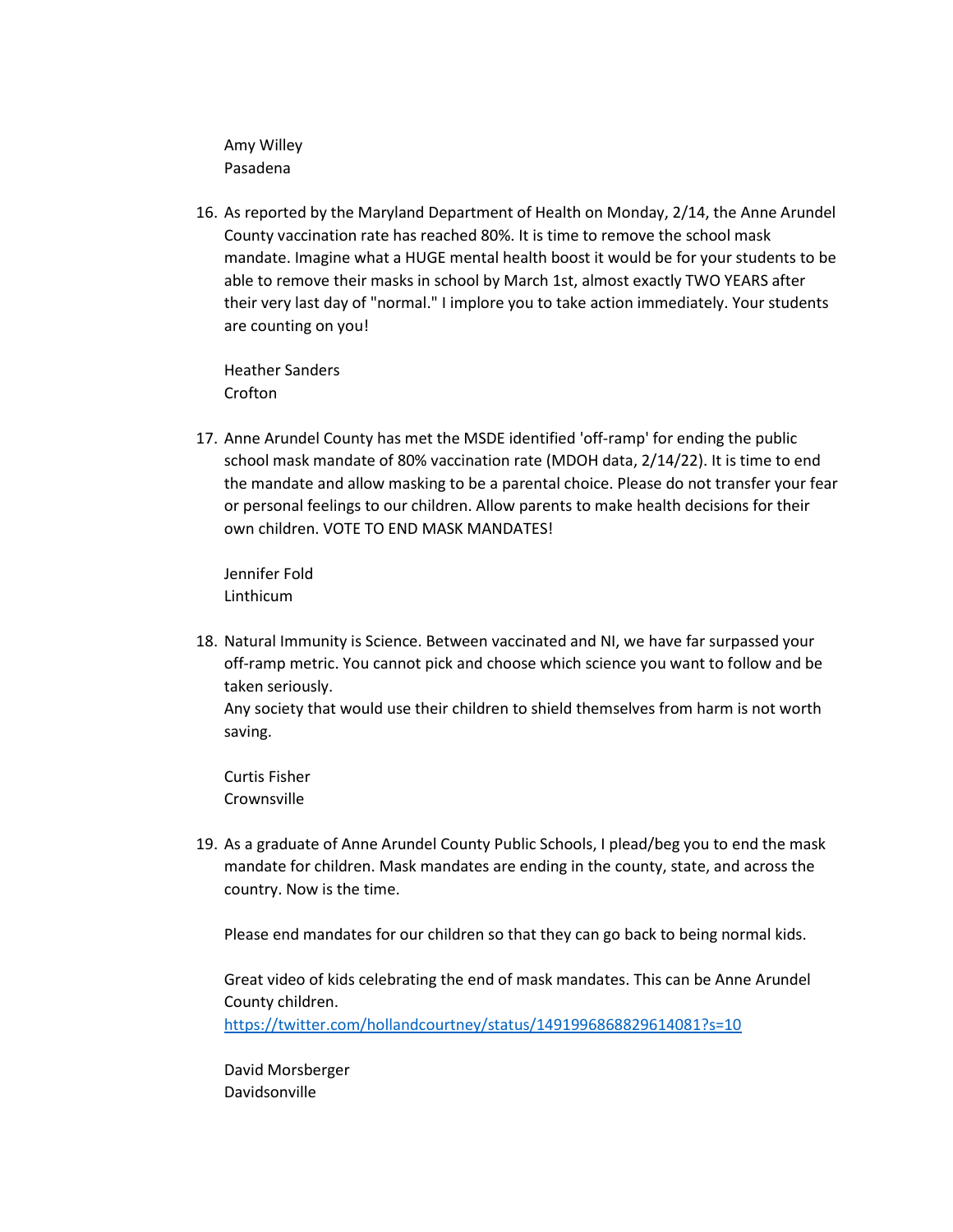20. BOE, it is time to stop all mandates in relation to Covid-19. Masks are doing more harm than good. There is no need to push for children to be VAXXED. They have never been at risk for Covid and its variants. much less for Omicron. Please invest in our children's REAL education and not in their health. The Parents should always have the last word. Stick to Teaching the basics. They do not need sex mis-education. They do not need to know about skin color differences.

Marie Andrea Poulin Gambrills

21. Masks need to be taken off the children; risks outweigh the benefits. First, masks deceive people into believing they are protected, and thus they may enter unsafe crowded situations, or wander into public with symptoms thinking they are safe with the mask. This is why Denmark discourages masks. Second, masks can cause physical and psychological harm to society and to people, especially children. It stokes fear, divides people, and makes people uncomfortable, anxious, and often short of breath. Children constantly touch the masks, reuse them, which is much more harmful. obstructing their oxygen intake is extremely harmful as well. This cannot be our new normal; let children breathe. They are at 99.999% risk for contracting and transmitting covid-19.

Virginia Kolakoski Annapolis

22. My name is Laura LaRosa and I am a mother of 4 kids. I have a PhD in Environmental Health Sciences from Johns Hopkins University School of Public Health, with a focus on industrial hygiene and aerosol physics.

I am writing to request that you end all school mask mandates, which are greatly hurting our children while not providing ANY protection against transmission of the SARS-CoV-2 virus as the science has clearly shown. I can provide links to 30 peer reviewed studies showing the ineffectiveness of masks against respiratory viruses.

Masks are as effective as stopping the SARS-CoV-2 virus as a chain link fence is at keeping mosquitos out of your yard because the size of the aerosol particle is too small.

Many other countries and states are finally embracing the true science and lifting these unnecessary and ineffective mandates (i.e. England, Sweden, Denmark, Norway, Ireland, and states such as Virginia, Florida, Connecticut, New Jersey, Oregon, Massachusetts, Rhode Island and Nevada). I implore you to do the same.

Laura Escandell LaRosa Annapolis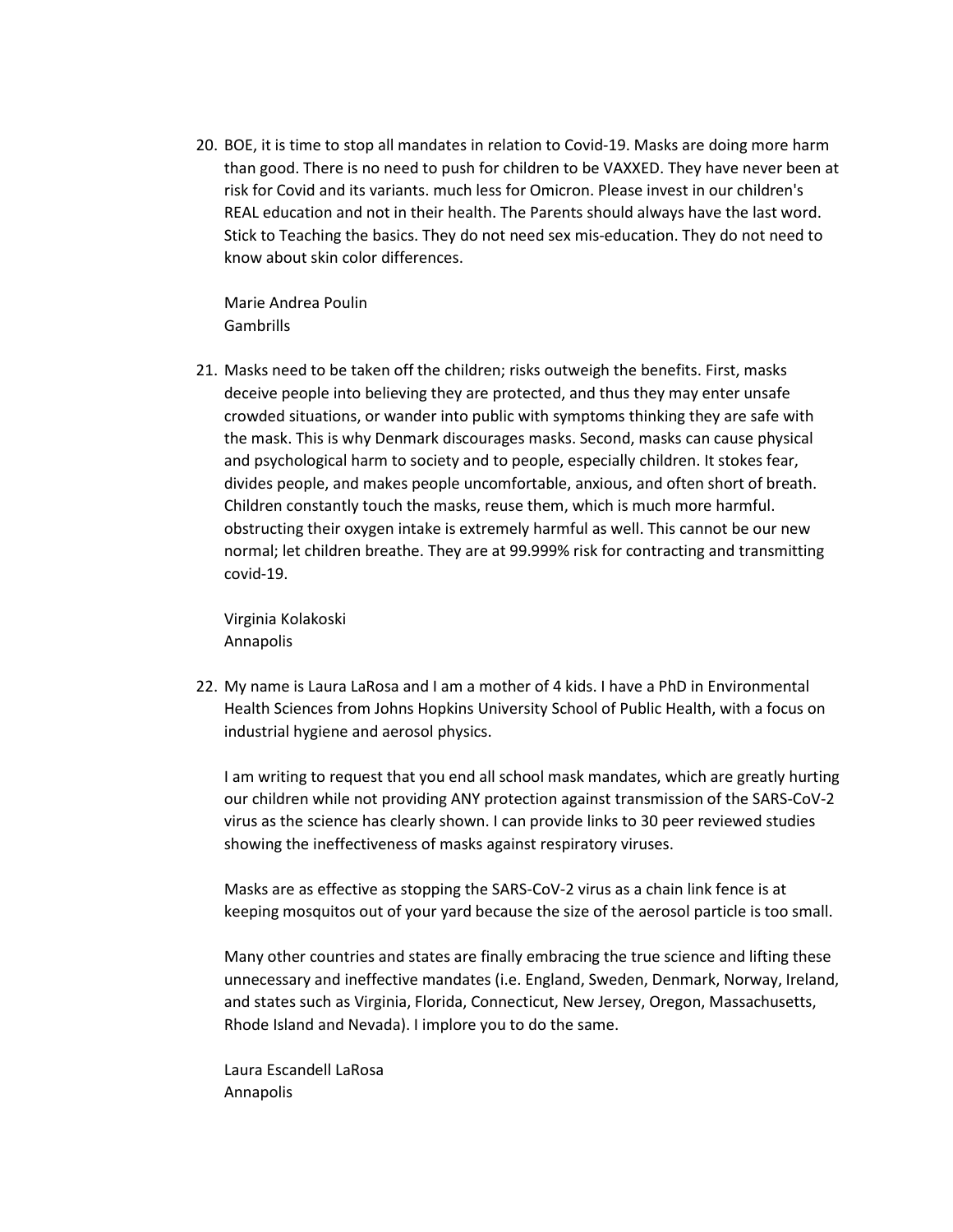23. Student mask mandates should be revised to optional. CDC and WHO studies continue to show that children are less likely to spread COVID, develop severe complications, or contribute to community spread at any appreciable level. However, WHO studies and recommendations specifically state that there is "potential impact of wearing a mask on learning and psychosocial development." Current COVID variants are still effectively managed by vaccination campaigns and those vaccinated adults working at our schools stand little risk from mask mandate revision. Rejection of the WHO, CDC, and real-world evidence to the contrary of mask mandates is simply emotional or, worse, political. If you claim to be educators, take an honest look at the evidence, which will lead you to remove the mandate.

Joshua Tiley Edgewater

24. Please vote today to end the AACPS mask mandate so students, teachers, staff and anybody in the buildings have the option to wear a mask or not. AACO has met the 80% Vax Rate which was an off ramp determined by MSDE. It's been two years of no normal for our kids. My son is in 2nd grade and he has been in virtual or wearing a mask his entire schooling which is impossible to read emotion or communicate during this critical time of development. His test scores are showing below average and I have two older kids that never had this problem. Dr. Arlotto even wrote back to me in an email that he is concerned about all of the students, particularly our youngest learners. Many states all over the country are ending the mask mandate now. Please please end the mask mandate so masks can be optional. Thank you so much for your time.

Jaime Ansted Pasadena

25. Please allow individuals the right to choose if they want to wear a mask. Our students ,staff and teachers have suffered enough through this pandemic. All science is clear now on masking and it's time to let people choose. I am so disheartened on the narrative that is going around about parents who fight to ask for choice. I can't believe my eyes sometimes when I see comments about parents who want choice or parents that want unmasking because, they have watched their kids suffer emotionally as well as academically. These comments are supported by very influential people in our school system. For example, of such comments - "they all rejoice when people die of covid. They won't miss their kids if they die and will laugh if their kids become disabled because of covid." Is this really what you think of us?

Melissa Anne Idleman Pasadena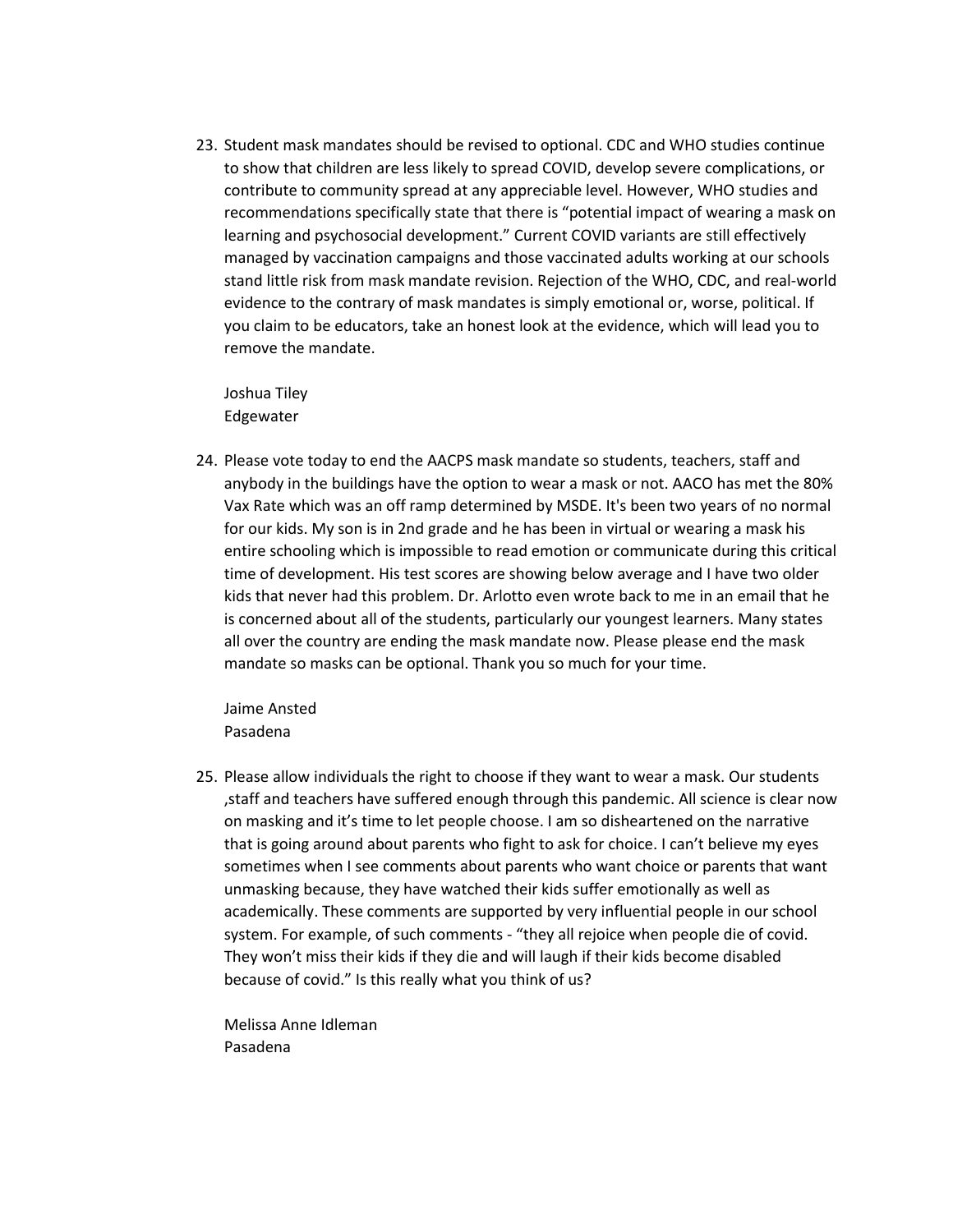26. Please vote "No" against mask mandates. It's a personal decision, so vote against tyranny. Force the MD BOE to also vote against mandates.

Bill Love Severna Park

27. At the February 14 Severna Park High School varsity basketball game, a friend's 16-yearold son came to watch. He was looking forward to connecting with parents and friends he hadn't seen for a while. After the first quarter, one of the SPHS assistant principals walks up to the boy and motions for him to come down from the stands. The assistant principal tells him he must leave the game because his mask was under his nose. The boy had no warning. She kicks him out of the game. The boy had to call his dad to come pick him up. This is uncalled for. While some kids at this high school and others are drinking, doing drugs, and participating in other unhealthy, negative behaviors, this kid was watching a school basketball game. The administrators need to focus on the important issues... suicides, drugs, the overall mental health of these kids! Shame on the AP for kicking a kid out of a high school basketball game for this. Priorities need to be set straight. We are on the brink of insanity. Consider protecting and caring for the mental and emotional health of the children and follow the science that they are at no risk from this virus. Those that are so zealous in masking these kids by punishing and excluding them in this way are in no way helping the mental health crisis taking place. STOP sacrificing the children. Use your energy to DO THE RIGHT THING- make masks optional.

Peggy Williams Severna Park

# **ITEM 6.06 Superintendent's Recommended Fiscal Year 2023 Capital Budget and Six Year Plan**

1. I missed the sign in time which is to strict. I wish to speak on FY2023, which is funding for benches in sports. This is pointless as too much money is already pushed into sports as it is. What the school needs is more money for the arts and sciences, as those fields is what the future needs more then running a ball around a field.

Richard Walker Annapolis

# **ITEM 6.07 Superintendent's Recommended Fiscal Year 2023 Operating Budget**

1. As one of the "founding" teachers of Triple E, I urge the board to reject this amendment and continue to expand the program to Old Mill. After teaching the program for 7 years and at 2 different schools, I have seen firsthand the eye-opening critical thinking and the wonder of creation which goes on in Triple E classrooms. With everything that has been lost during this pandemic, the ability for students to do hands on work and collaborate is needed more than ever. And the provision of desperately needed planning time is and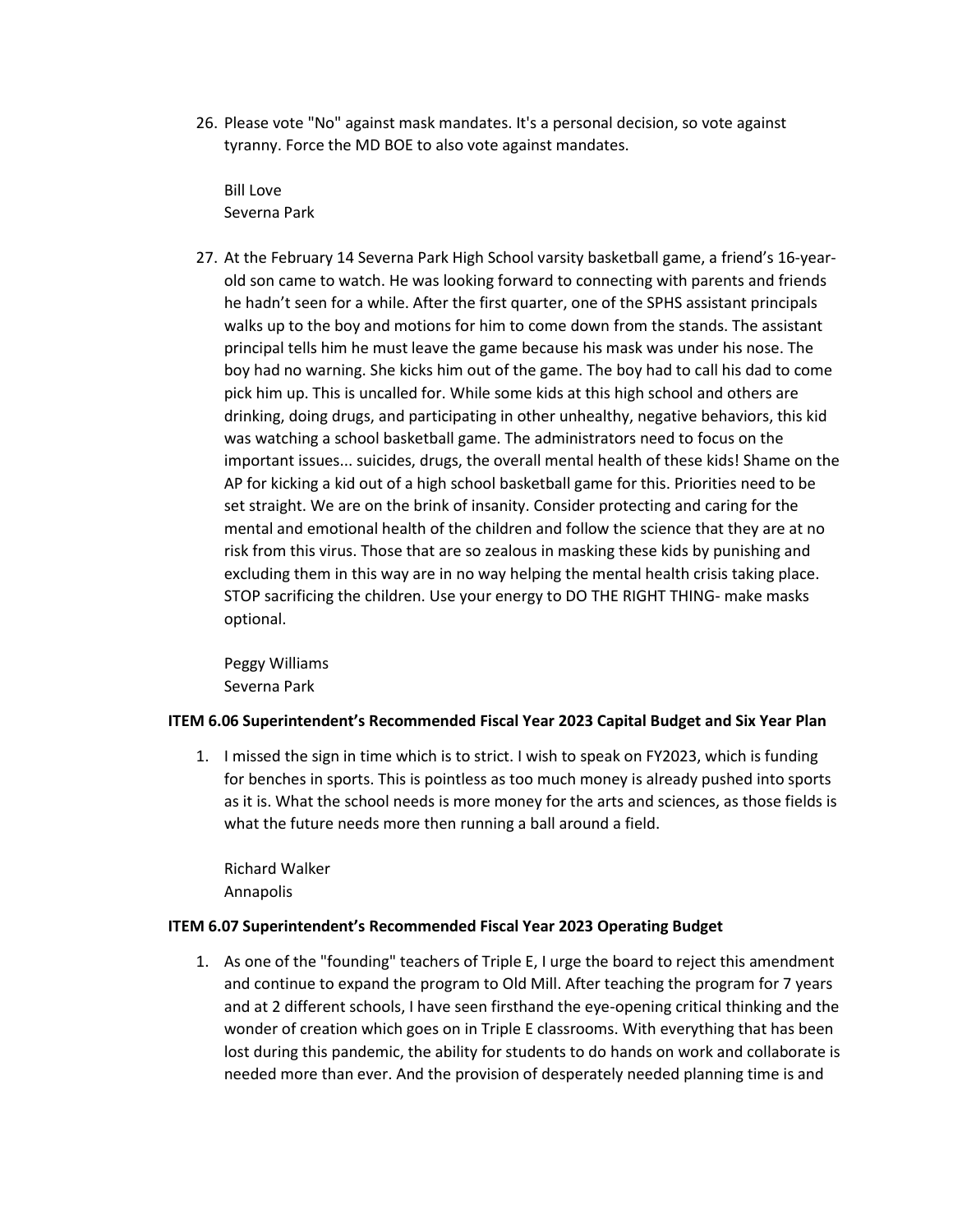added bonus. We need to move forward and fulfill the promise to all elementary students and teachers. It is an investment that will last a lifetime.

Betsy Brininger Glen Burnie

2. Please vote AGAINST amendment #8. I have two children in the Old Mill Cluster and have been hoping and hoping to get the Triple E program at their school. In two recent studies done over 114 schools and 6,00 students, 50% from low-income households project-based learning significantly outperformed traditional curricula, raising academic performance across grade levels, socioeconomic subgroups, and reading ability." DO NOT TAKE THIS OPPORTUNITY AWAY FROM OLD MILL. Other schools have this program and it is NOT FAIR to take away this amazing opportunity from our children!!!! My information is from this article[: https://www.edutopia.org/article/new-research-makes](https://www.edutopia.org/article/new-research-makes-powerful-case-pbl)[powerful-case-pbl](https://www.edutopia.org/article/new-research-makes-powerful-case-pbl)

Jennifer Fishback **Crownsville** 

3. VOTE AGAINST AMENDMENT 8 in the 2023 budget. Old Mill deserves the Triple E program and it is NOT EQUITABLE to offer the program to other parts of the county and not Old Mill. The research supporting PBL continues to build and it would be a disservice to our students not to give them this opportunity.

Bryan Fishback Crownsville

4. Parents in the Old Mill cluster are against Amendment 8. The BOE cannot simultaneously promote the greatness of AACPS and also cut/prevent programs that enhance student learning. The EEE program is a way to reach all types of learners. I urge you to read educational research regarding the importance of project-based-learning, collaboration, problem solving, and hand-on learning experiences for children. The research is on the side of the EEE program.

Instead of cutting this program, the BOE should be looking for ways to include this program in every cluster. Students in clusters without the EEE program are not receiving the same educational opportunities as students in clusters that already have the program. In addition to the educational benefits for our students, teachers would greatly benefit from the block of additional planning time provided by the addition of a fifth cultural arts period. Please vote "no" on Amendment 8. Please bring the EEE program to the Old Mill cluster.

Kyle Curran **Crownsville**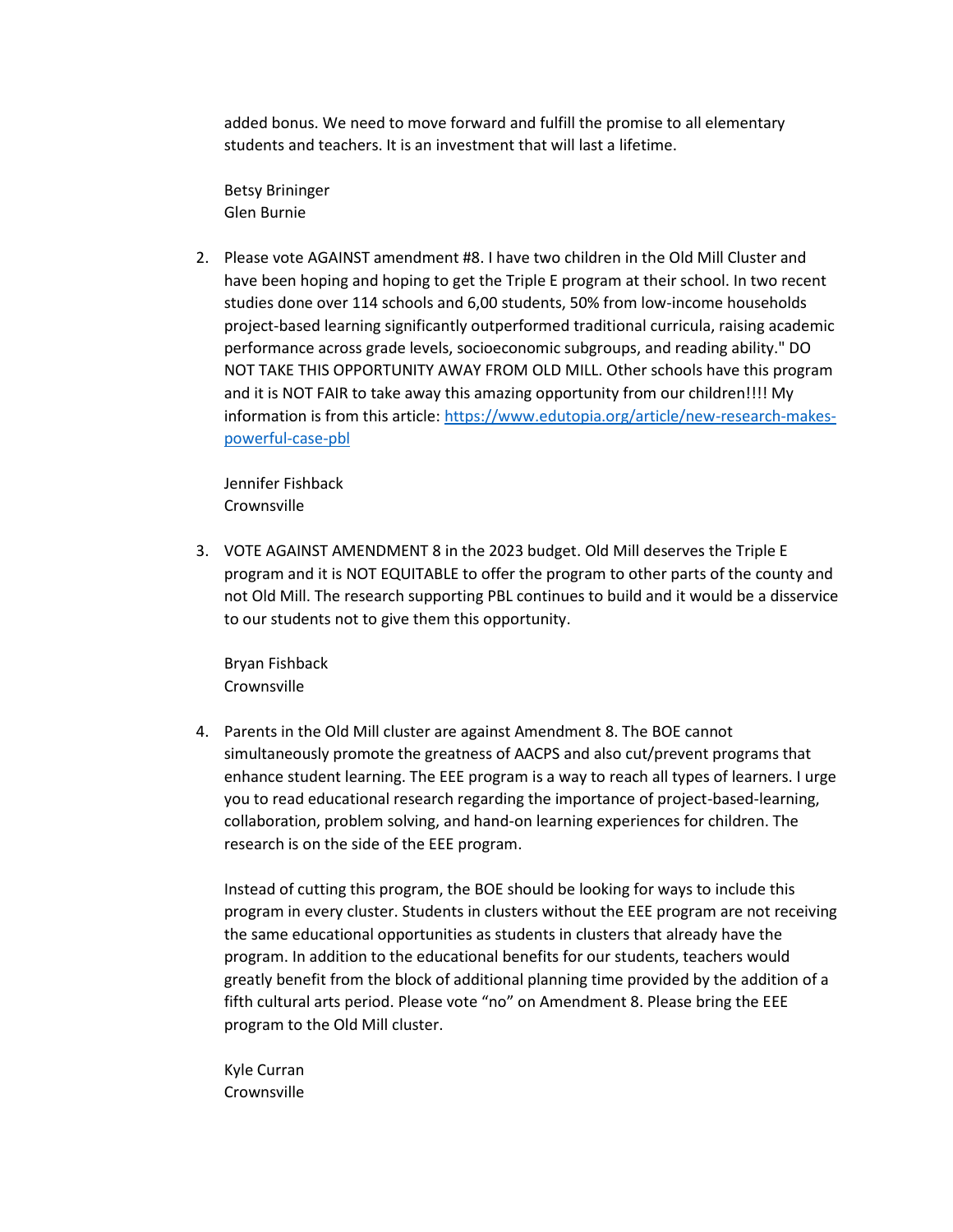5. This class is a gift. Students need the social interaction and critical thinking that takes place here. It was both of my children's favorite class when we were in another school. Please keep funding for this program and include it in Millersville elementary. In a world full of computers these children need conversation.

Dana Thomas **Crownsville** 

6. I just wanted to voice my opposition to elimination of the expansion of the Triple E program the Old Mill Cluster. I'm a parent with 3 children in this cluster. Two are in elementary school. Our school would greatly benefit from the Triple E program. I know it's been in the pipeline for us for quite a while and delaying even longer is wrong. This cluster already suffers from horribly outdated facilities. Let's at least give the children some advantage. This program would make them more engaged and excited about learning.

Courtney Hannon **Crownsville** 

7. I have a daughter with cystic fibrosis who needs a program like this for her mental health!! Please don't eliminate this program!

Jessica LANTZ **Crownsville** 

8. I against Amendment 8. The BOE cannot simultaneously promote the greatness of AACPS and also cut/prevent programs that enhance student learning. The EEE program is a way to reach all types of learners. I urge you to read educational research regarding the importance of project-based-learning, collaboration, problem solving, and hand-on learning experiences for children. The research is on the side of the EEE program.

Instead of cutting this program, the BOE should be looking for ways to include this program in every cluster. Students in clusters without the EEE program are not receiving the same educational opportunities as students in clusters that already have the program. In addition to the educational benefits for our students, teachers would greatly benefit from the block of additional planning time provided by the addition of a fifth cultural arts period. Please vote "no" on Amendment 8. Please bring the EEE program to the Old Mill cluster.

Danielle Randall Crownsville

9. As a parent in the Old Mill cluster, I am against Amendment 8. What would be the point of cutting this program from our cluster? Are our students not as important to the BOE?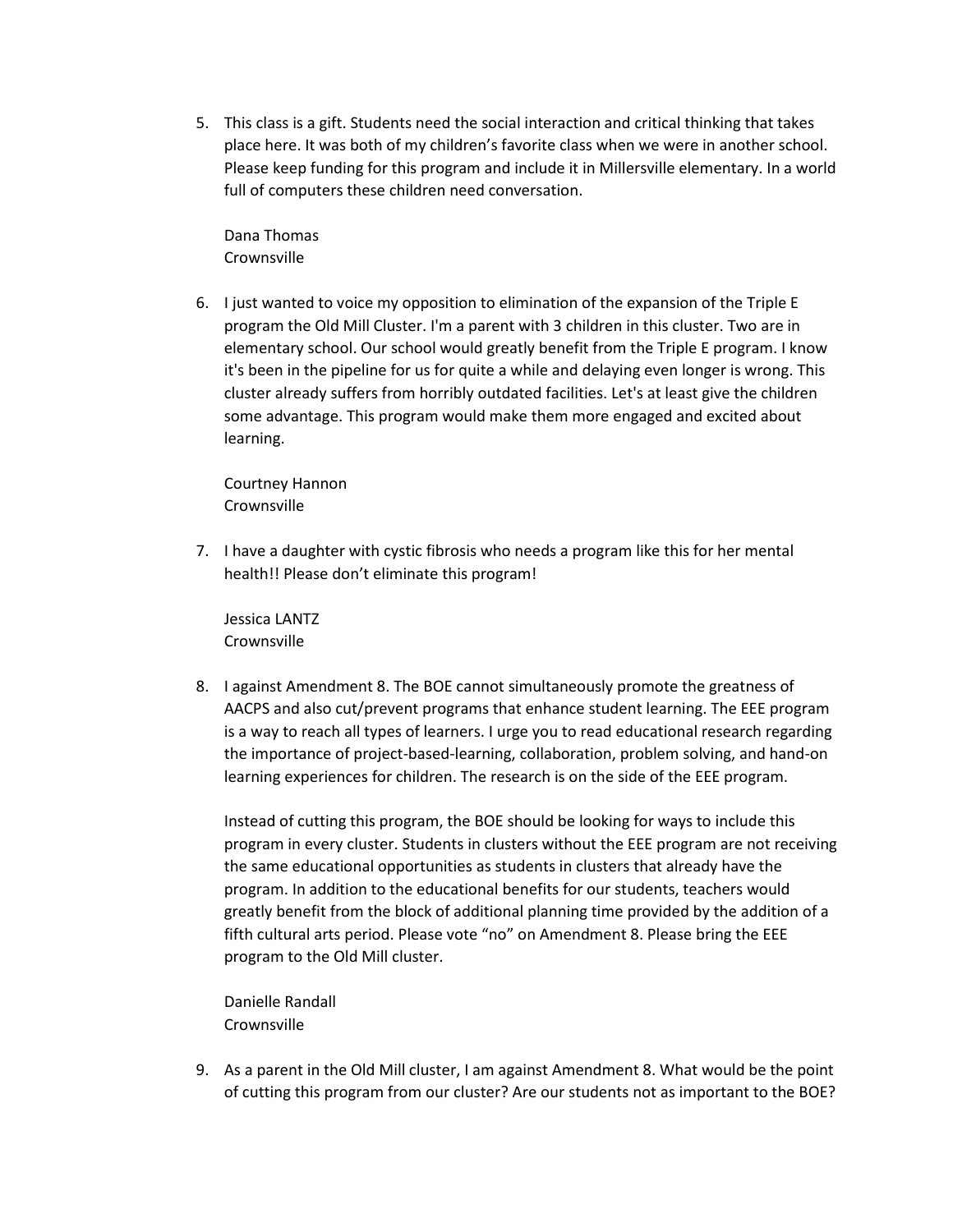Our children should be given access to any possible programs that can further educate and open their minds in all things STEAM and cultural studies. I believe that this program is essential for elementary aged children in today's society. It will also be to the benefit to our overworked teachers, giving them extra planning time. This program should be implemented in all AACPS elementary school, no exceptions. Please allow my child, and all future children in the Old Mill cluster, the benefit of the EEE program.

Valerie Jones Millersville

10. Do not cut funding for the EEE program for the Old Mill cluster. EEE is needed in all elementary schools and should continue to be implemented across the county. When some schools do not have EEE while others do, that is inequitable.

Lauren Elfring Baltimore

11. Do NOT cut funding for the expansion of the Triple E program in the Old Mill Cluster. It's not fair that other clusters have had this opportunity for YEARS and we still don't have it and won't get it in the near future. Old Mill deserves better. Reallocate the funding earmarked for free AP/IB testing for every 9-12 grader. That is a waste of money. All students are not(and should not be) college bound. It is absurd to cut Triple E, which everyone should have access to, but fully fund testing that many students don't want or need. Vote against amendment 8. The students of Old Mill deserve better.

MEGAN E GREENWELL Millersville

12. Parents in the Old Mill cluster are against Amendment 8. The BOE cannot simultaneously promote the greatness of AACPS and also cut/prevent programs that enhance student learning. The EEE program is a way to reach all types of learners. I urge you to read educational research regarding the importance of project-based-learning, collaboration, problem solving, and hand-on learning experiences for children. The research is on the side of the EEE program. Instead of cutting this program, the BOE should be looking for ways to include this program in every cluster. Students in clusters without the EEE program are not receiving the same educational opportunities as students in clusters that already have the program. In addition to the educational benefits for our students, teachers would

greatly benefit from the block of additional planning time provided by the addition of a fifth cultural arts period. Please vote "no" on Amendment 8. Please bring the EEE program to the Old Mill cluster.

Josiah John Millersville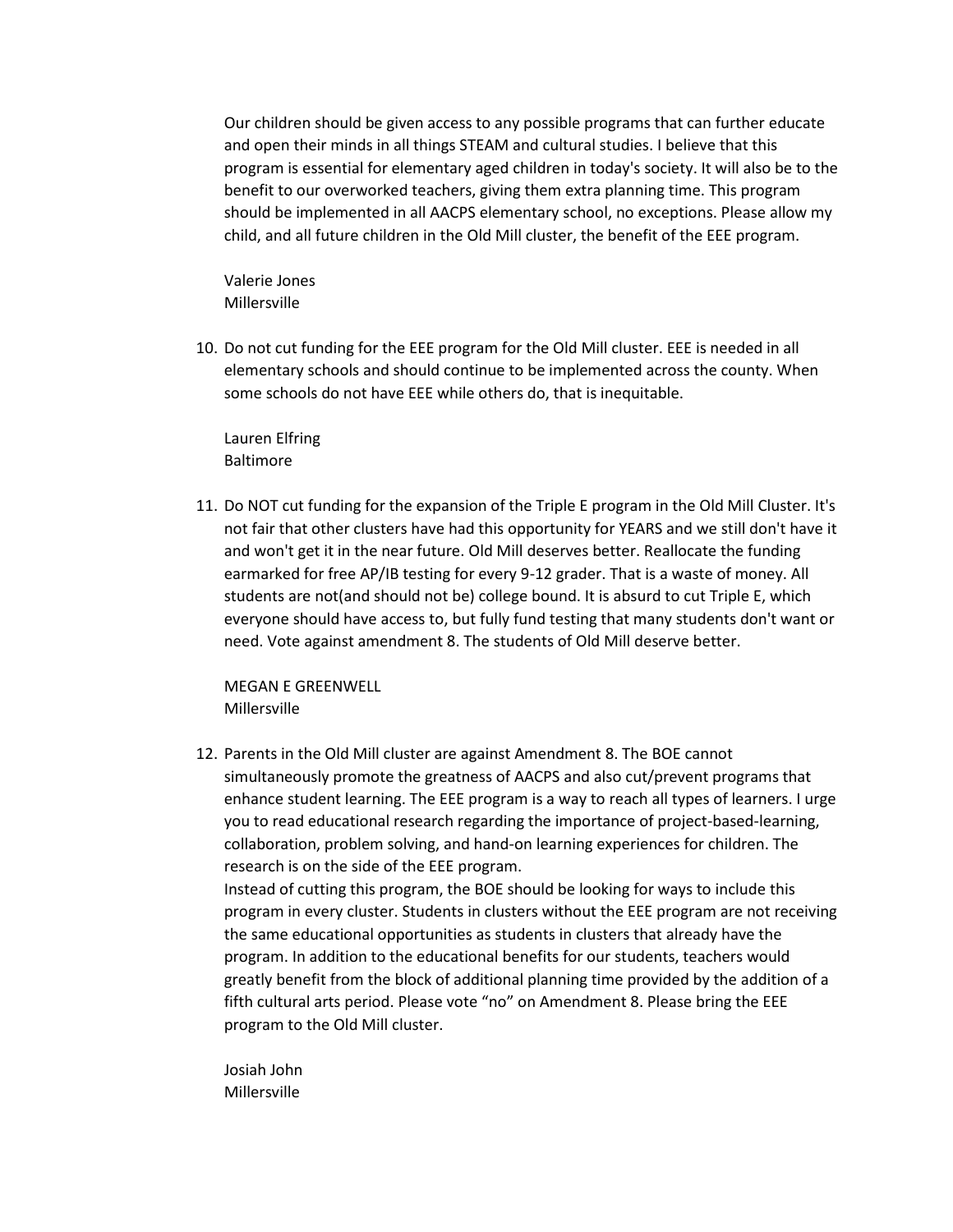13. Please vote against amendment #8

I cannot say enough how much it would benefit and enrich our school. It would also give teachers an extra hour of planning each week since they wouldn't have students for the current computer class. Our children deserve to have this class! I substitute in the old mill cluster and see regularly how much they need any and all funding to improve.

Moriah Haefner Millersville

14. I'm absolutely disgusted by the proposed budget and amendments. \$3.4M for athletic improvements is more than the recommended budget for Health & Safety (\$1.2M), Aging Schools (\$575K), School Bus Replacement (\$900K), and Health Rooms (\$350K) combined. I think that's unacceptable! Not to mention, the proposed increase to the already astronomical athletic budget and CUTS to professional development and busses. It says a lot about your priorities. I oppose this budget and amendments. Get your priorities in order. The county already has an athletic program, your primary focus should be the education, health, and safety of our children!

Aimee L Bark Odenton

15. I, and other parents in the Old Mill cluster are against Amendment 8. Please do not cut programs that enhance student learning. The EEE program is essential to reaching all types of learners. I urge you to read educational research regarding the importance of project-based-learning, collaboration, problem solving, and hand-on learning experiences for children. The research is on the side of the EEE program. Instead of cutting this program, look for ways to include this program in every cluster. Students in clusters without the EEE program are not receiving the same educational opportunities as students in clusters that already have the program. In addition to the educational benefits for our students, teachers would greatly benefit from the block of additional planning time provided by the addition of a fifth cultural arts period. Please vote "no" on Amendment 8. Please bring the EEE program to the Old Mill cluster.

Amy Grasso Millersville

16. I support the amendments proposing cuts to Professional Development if the goal is reducing burdens on teachers so they can focus on the core function of teaching. Teachers are consistently overburdened and there should be a focus on ways of reducing those burdens. When I was in the military years ago, there was a sense of constantly being overburdened by many similar to the ways teachers feel today. There was always another 'good idea' being added to our requirements that had nothing to do with the job or mission, such as the 6,947th professional development course required